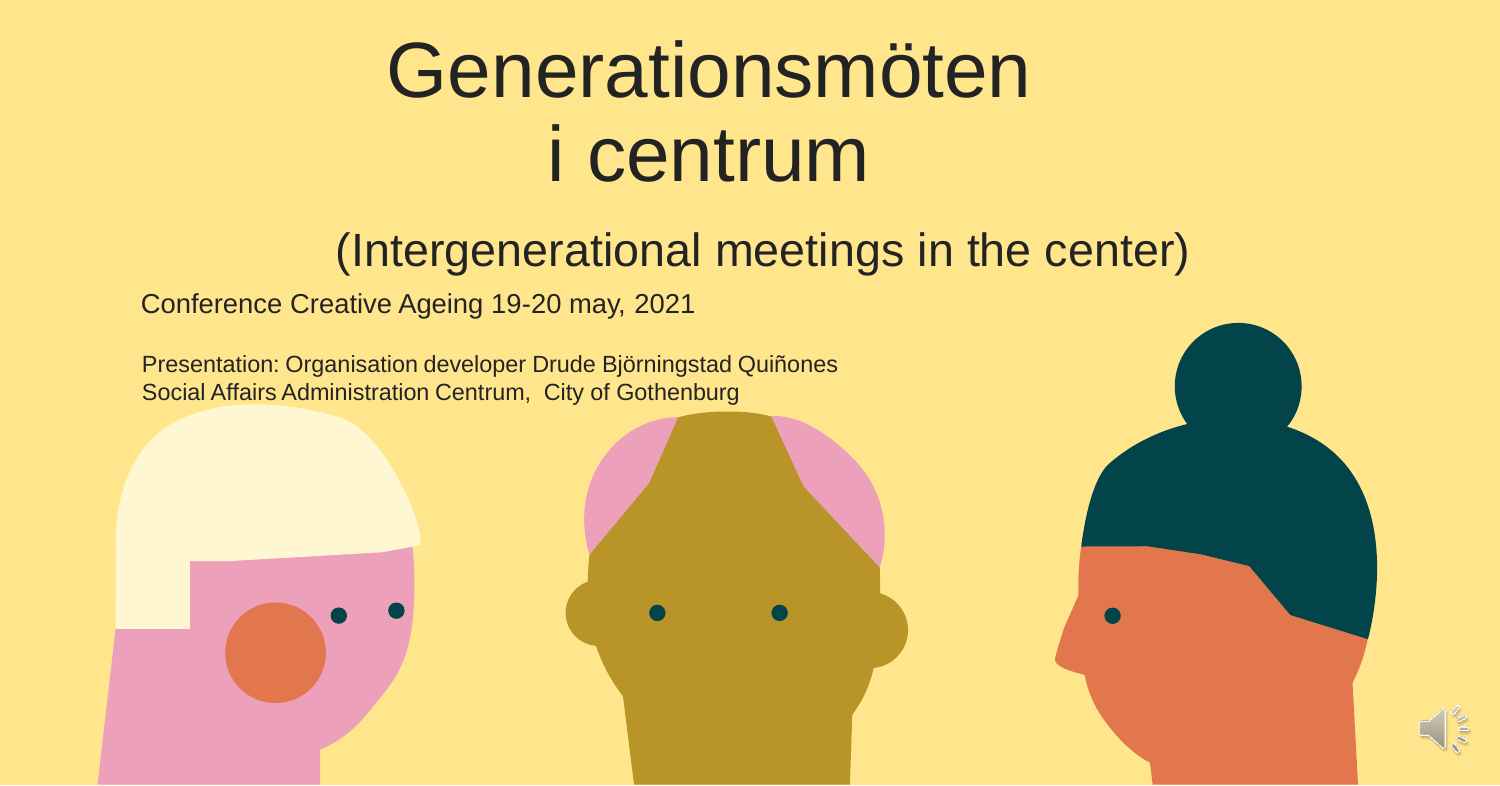Age integration is the key word for Generationsmöten i centrum, (Meetings across generations in the center).

We start from an all-age perspective and work to enable equal meetings.

Age segregation  $\implies$  Age integration  $\implies$  All-age perspective

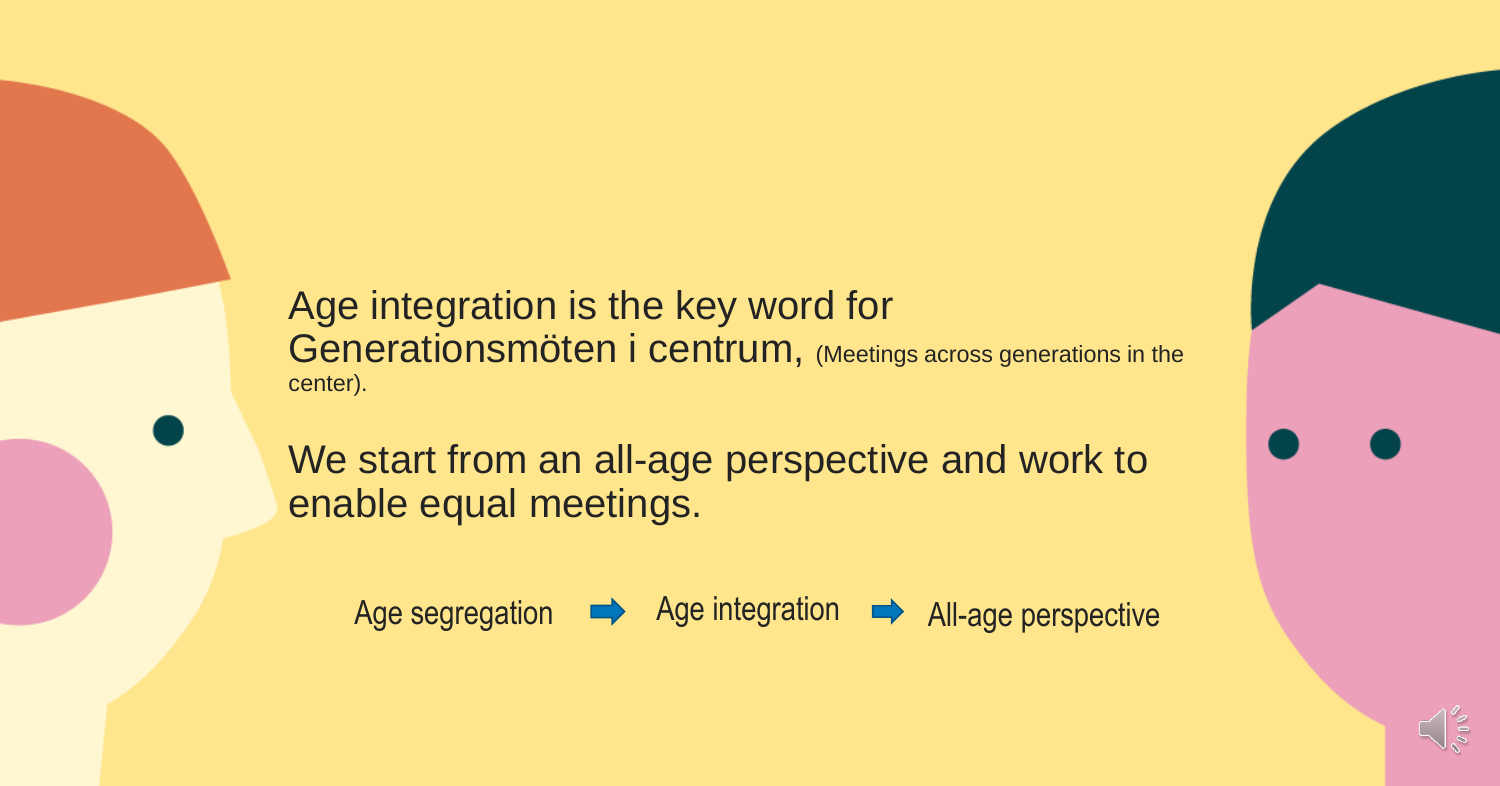**Background** intergenerationalmeetings in Gothenburg

In the years 2011- 2012,

initiatives were taken independently of each other by the district administration Centrum and by the city´s central security promotion and crime prevention council Safer and more Humane Gothenburg, to promote meetings between age groups in order to create trust and thereby reduce prejudice.

Gradually, this work came to be called Generationsmöten, "Intergeneration meetings", meetings across ages. Then the local district Centrum ran an extensive activity where children in preschools met the elderly in nursing homes.

The Generation Theatre association and the Filmfactory association were born, Seniors in school grew rapidly and countless activities with meetings over generations as signs took off.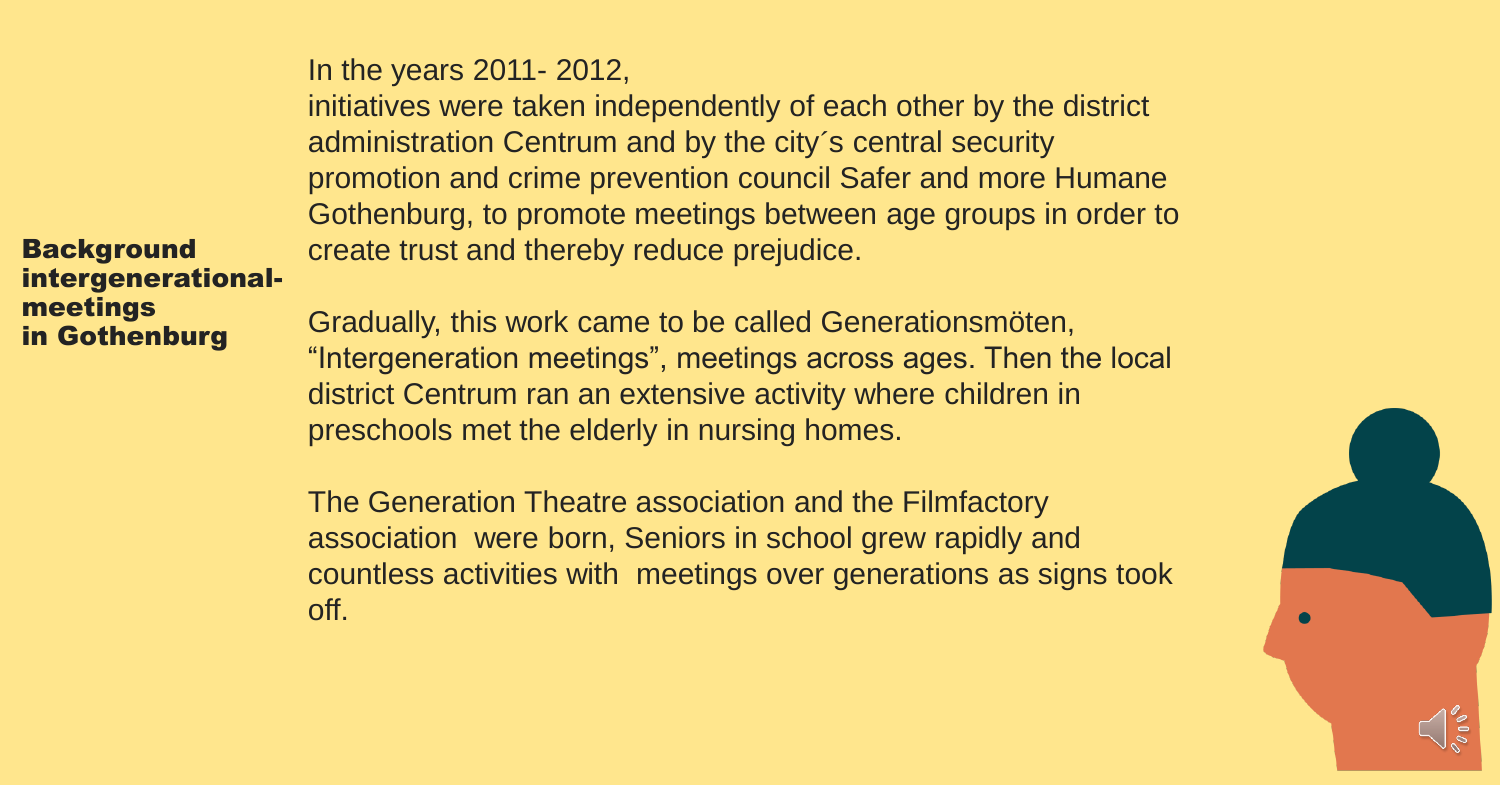Gradually, the concept of all-age perspective emerged and the way of thinking that "regardless of age meet in common interest" became increasingly accepted.

Continuing…

**Background** Intergenerationalmeetings in Gothenburg

The work and approach was judged innovative and eye-opening and was followed with interest by the city´s politicians who began to see age segregation as an overlooked issue of segregation.

The City of Gothenburgs budget 2017 called for "Intergenerational meetings between young and old to be tried in all parts of the city".

As of today 2021 two organisation developers is working full time with Generationsmöten, "Intergeneration meetings" in the Social Administration of Centrum, City of Gothenburg. My colleague Lotta Lord and myself.

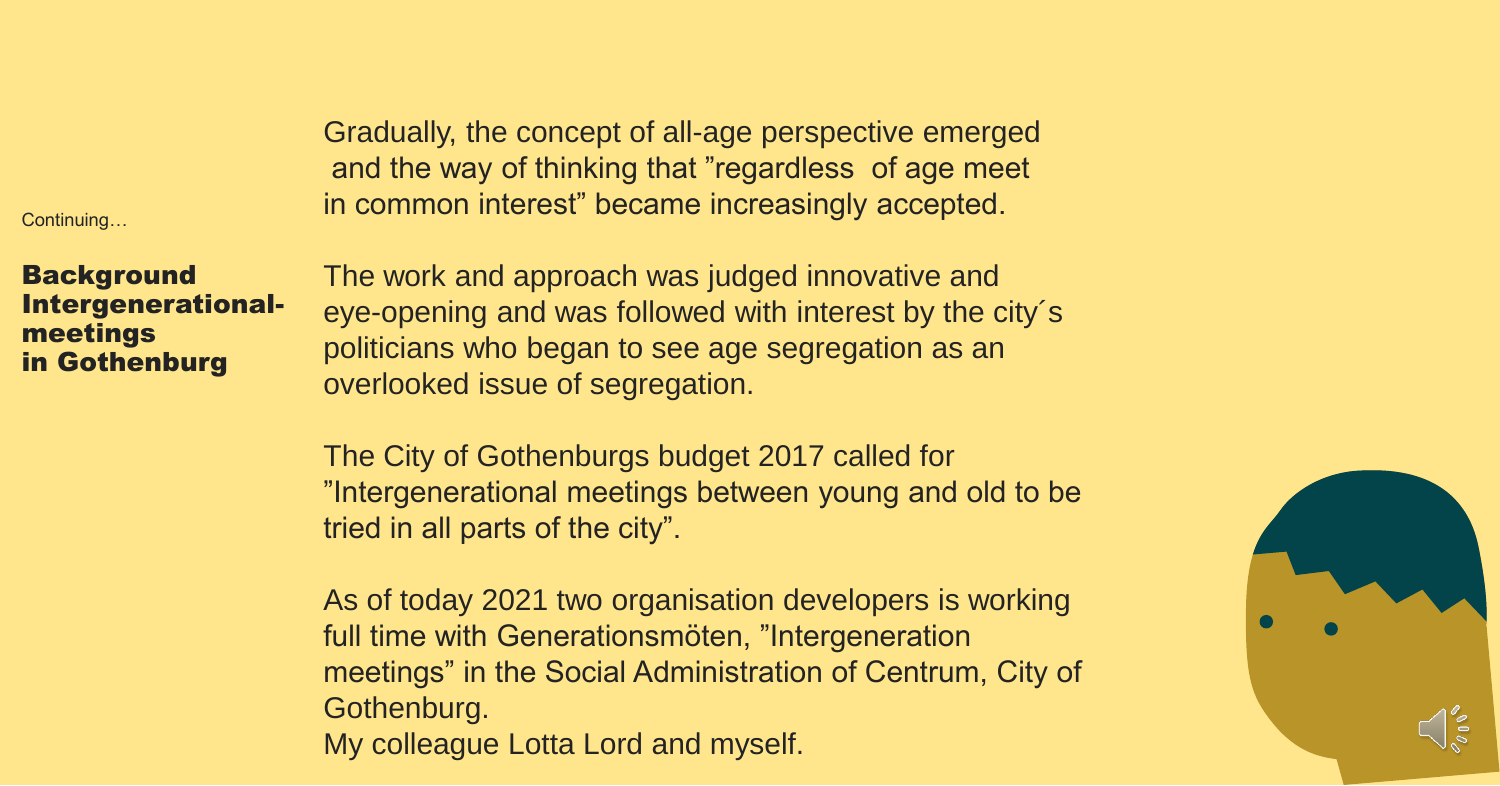Intergenera tional meetings changes lives!

We work together with all ages with the purpose of inspiring them to meet and keep an open mind as to what these meetings could entail.

All meetings should be equal and respectful, exchanges should be built on a reciprocity where all participants are valuable and important.

These meetings should be based on the curiosity, the interests and the commitment of the participants.

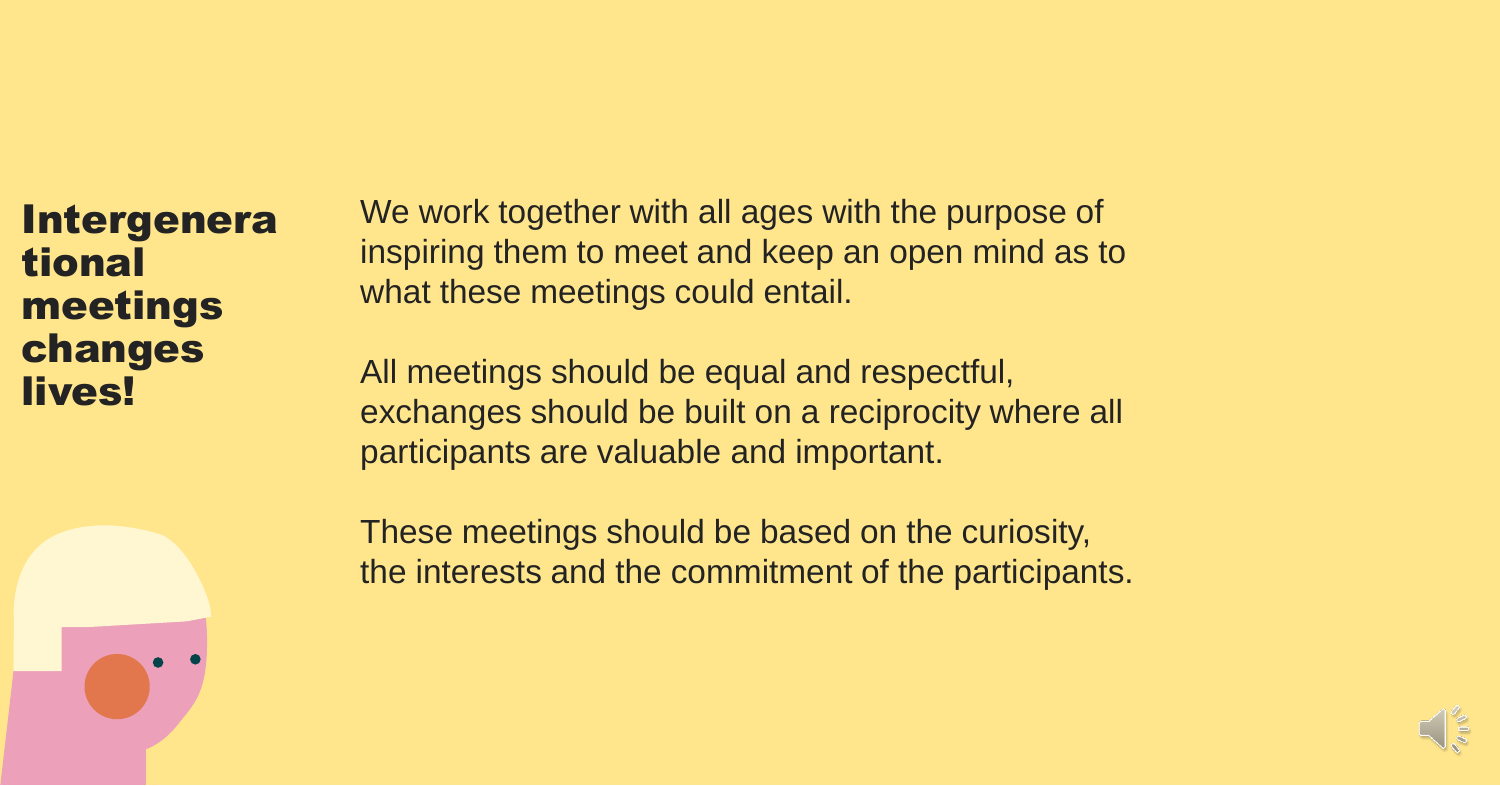# **We meet at eye level and participate on equal terms**

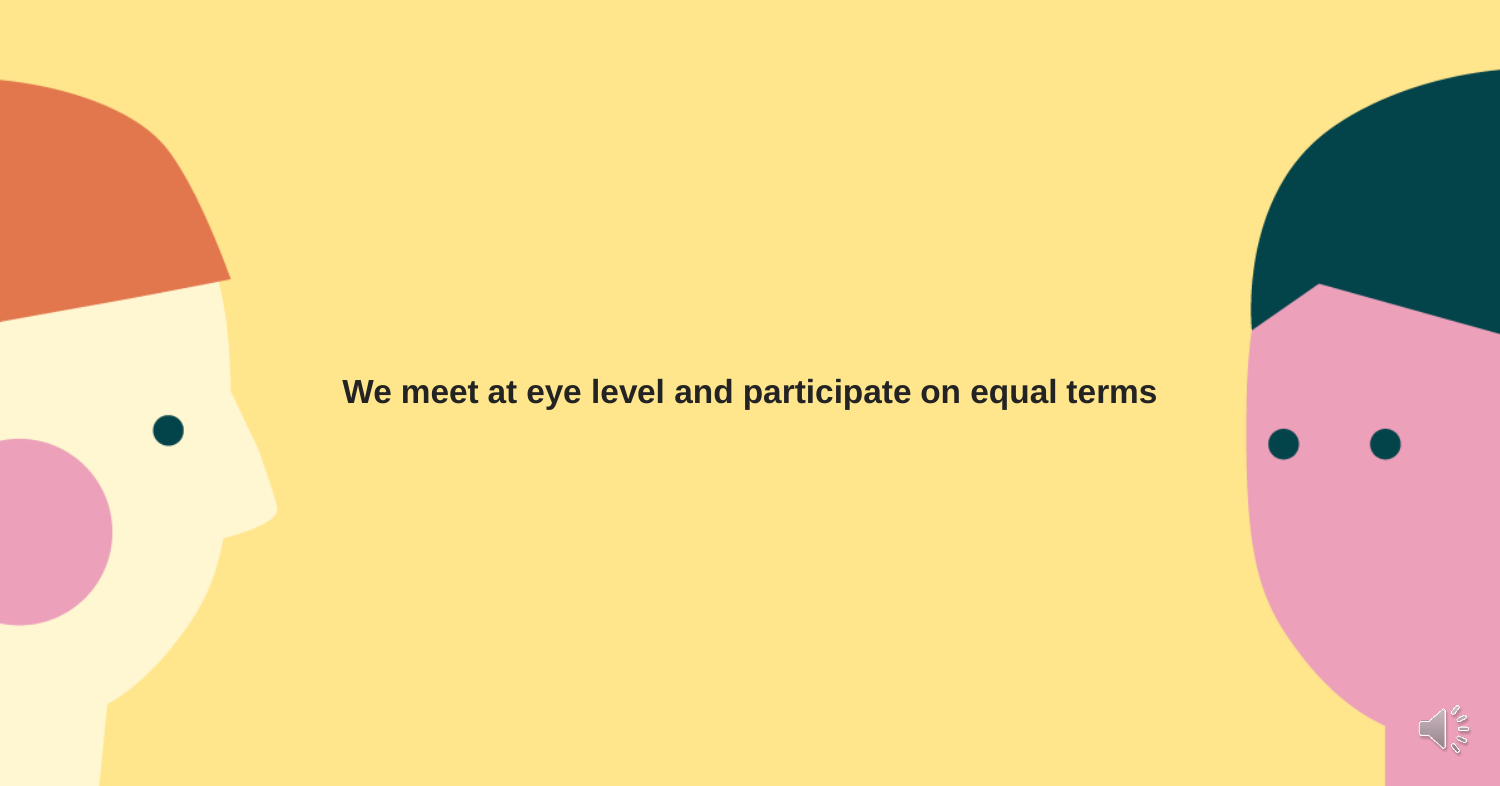

#### **We create conditions**

Those of us who work as Organisation developers at "Generationsmöten i centrum" are tasked with ensuring that people of all ages are able to meet in an equal social exchange with each other.

Our hopes are that this will lead to people being able to experience things together and influence things within their own city as well.

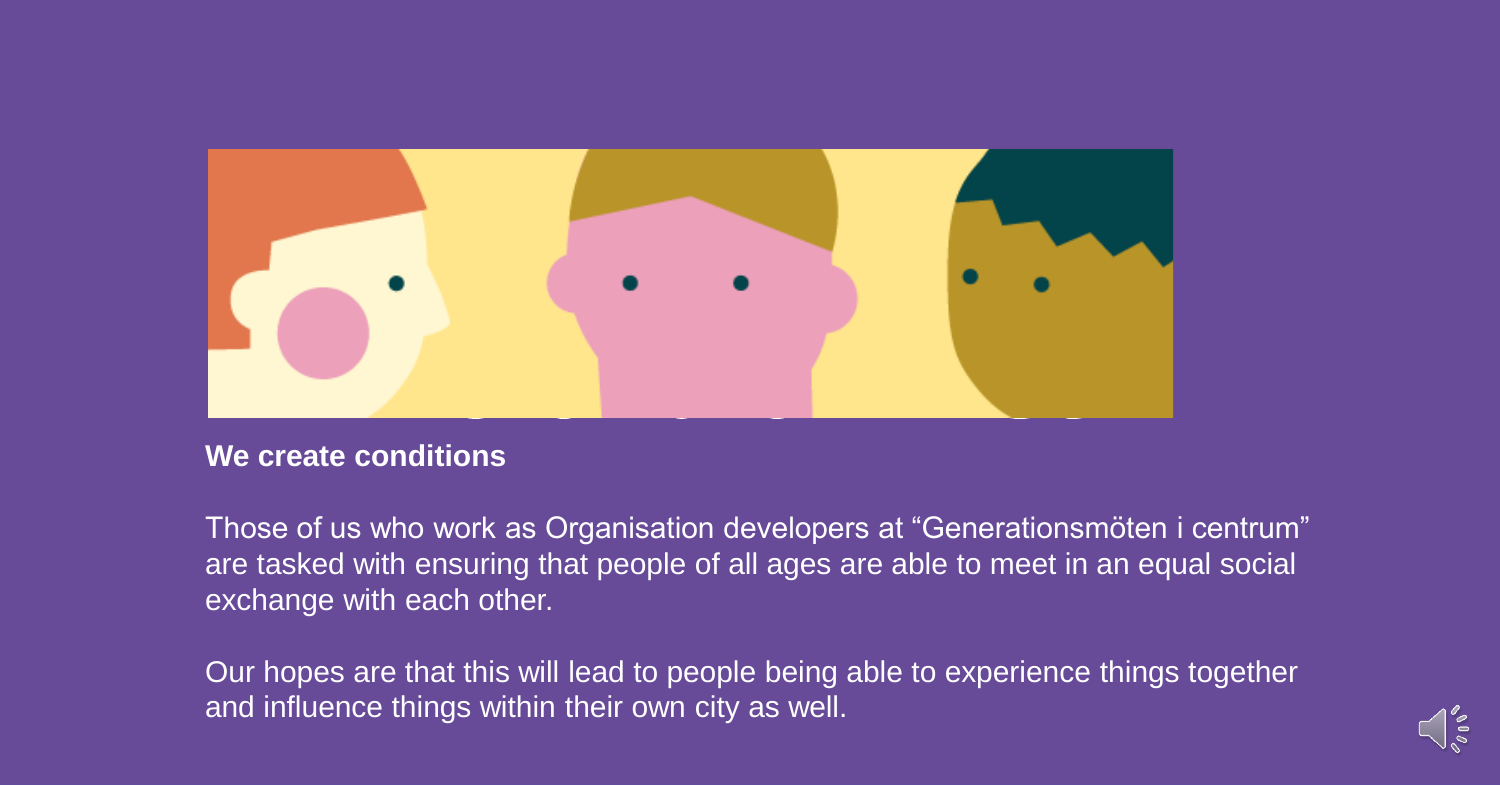#### Volounteers

Pre-school and elementary school volunteers are adults who act as an additional resource and their primary purpose is to help the children and the students in various ways.

Those who are interested in volunteering are scheduled for an induction meeting where we'll be able to better get to know them as well as an introductory education.

After that the volunteer will be placed according to their wishes and requirements in a participating class.

This organisation is founded on voluntariness and therefore comes without financial compensation.

#### Volounteer 2020 I miss school!

(Covid-19)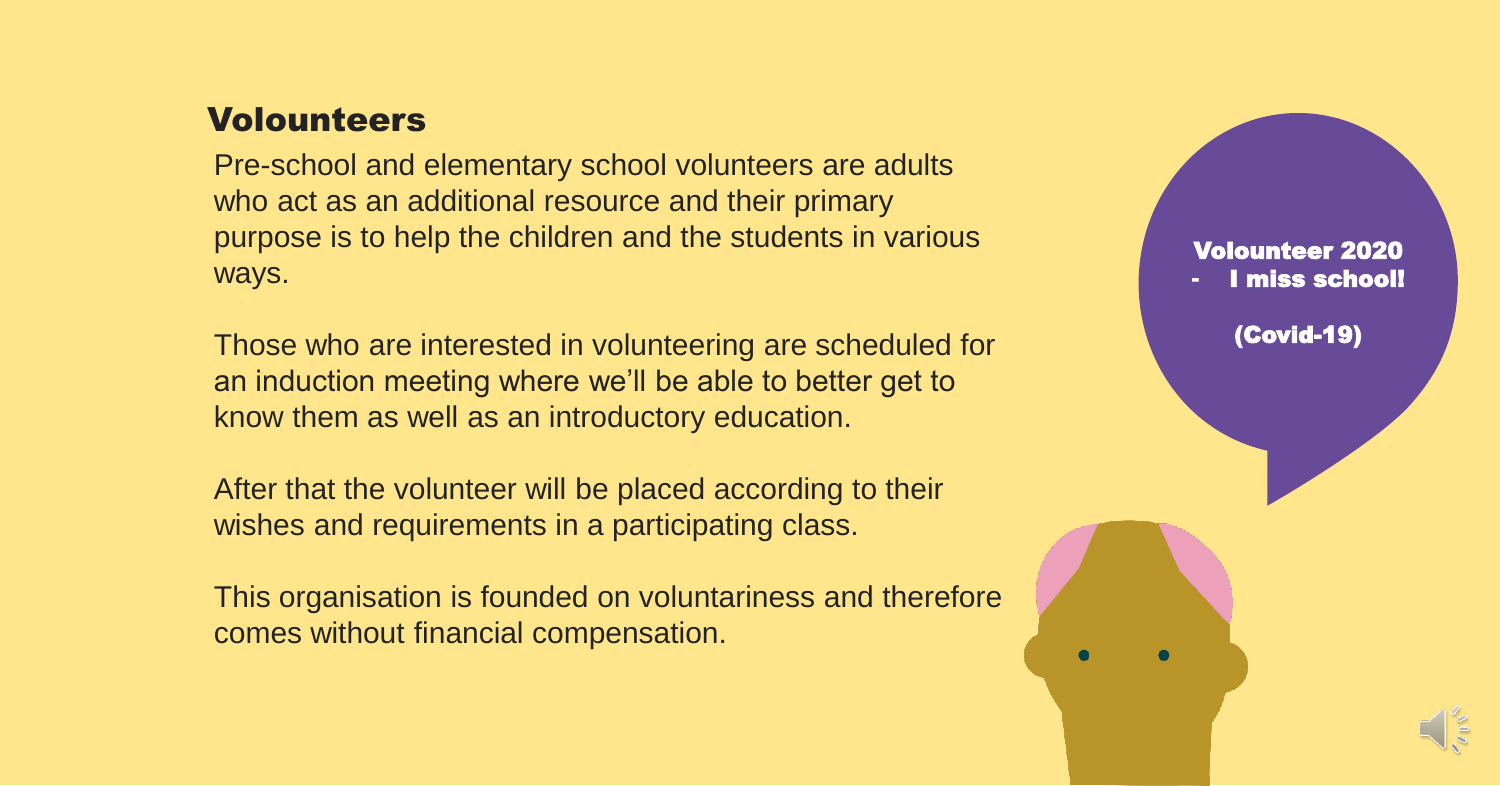

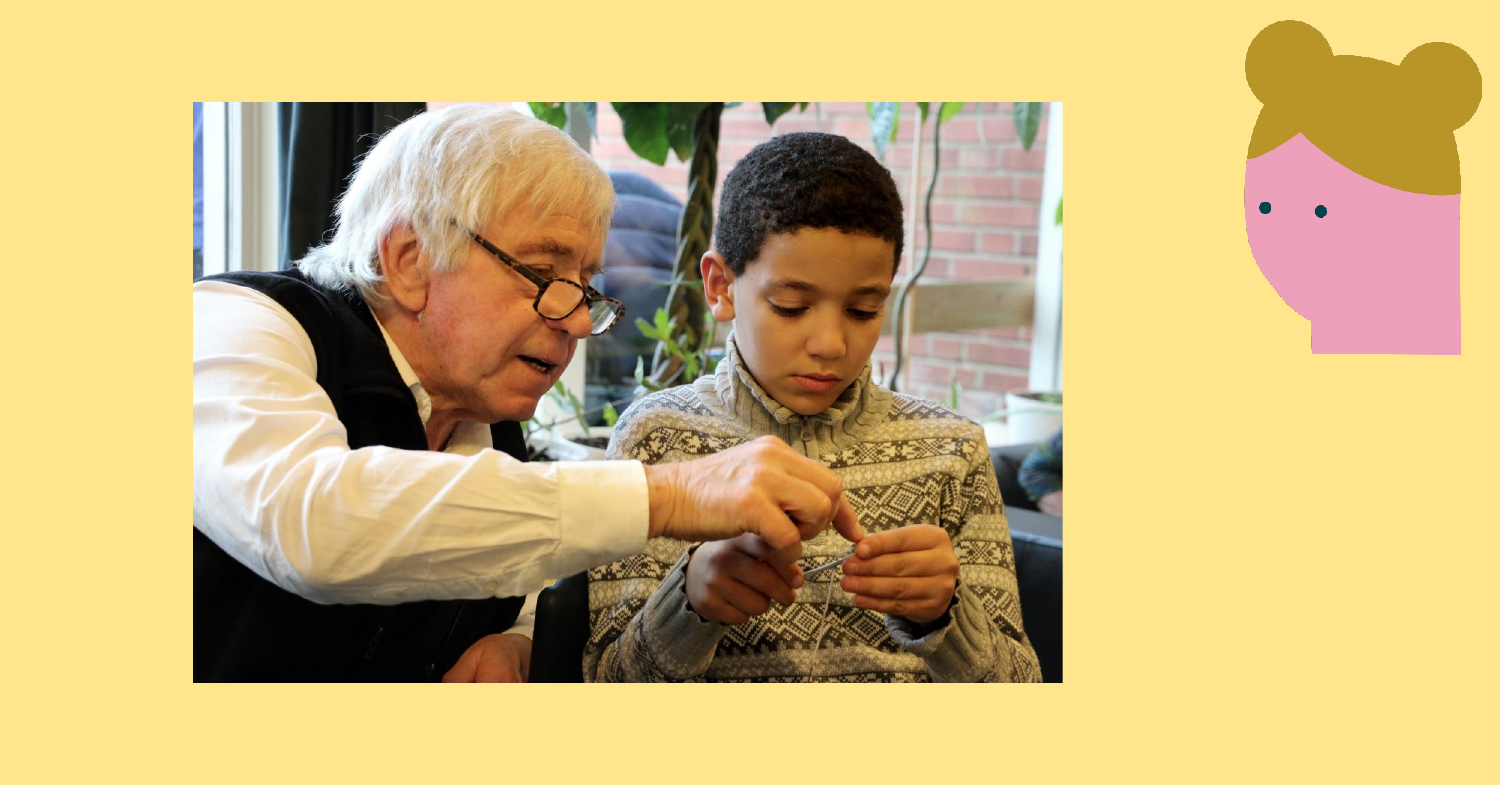### Cultural meetings

Culture is an enriching way for us to meet despite borders put in place by age. By creating and experiencing things together we bridge the gap and strengthen our community.

We gather and relate to each other through art, poetry, theatre, film and music.

We collaborate with the City of Gothenburg's Cultural institutions for example Libraries and Museums, other Administrations, actors of free cultural life and last but not least important civil society with associations and citizens.



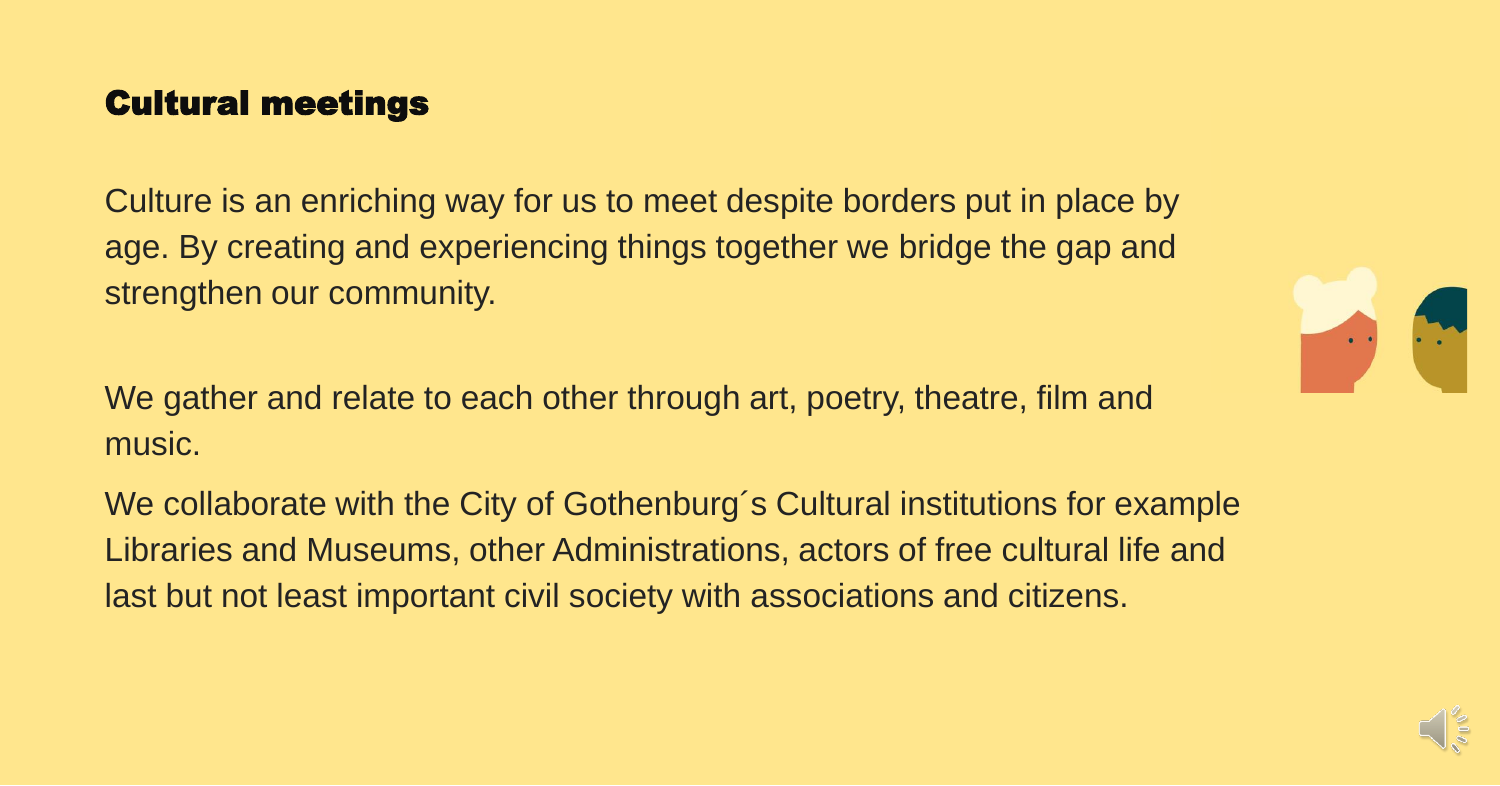

## **Community Involvment**

All citizens across all ages and of different experiences can participate. We all feel good when we get to feel needed and seen as valuable citizens.

Meetings across generations create encounters between people of varying ages in different contexts. It strengthens the community and allows for a greater understanding for others which in turn leads to less prejudice and safer conditions for all. A way for all citizens to gain influence in society regardless of age.

Reciprocity and respect make up the very foundation of Generationsmöten's activities.

Examples of meetings related to community involvement could be gathering for discussions, popular education, outdoor activities or supporting your peers.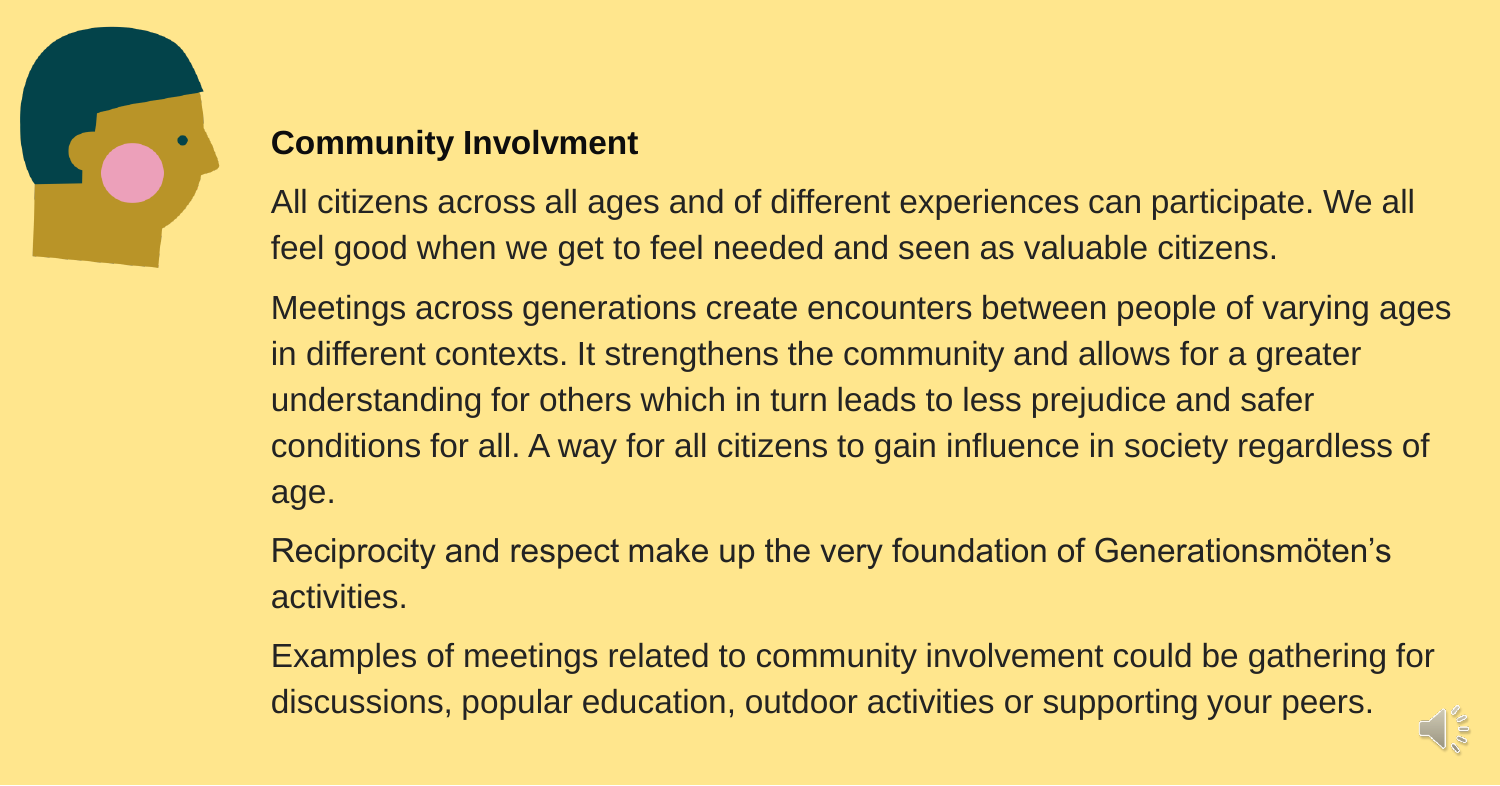#### How to do it

How should you think? Throughout our whole lives we are split into groups according to our age. In our day-to-day lives we are separated from each other, in retirement homes and student housings.

How are we to understand and learn from each other when we're not sharing our everyday lives. Through these types of intergenerational meetings, you can close the distance. There are certain starting points you can use when creating meeting opportunities for different generations.

Consider what kind of opportunities there would be in your near vicinity. It could be a textile group, a choir, study groups or the like. It could be a meeting point for workshops involving dancing, choir, baking, biking or why not skateboarding.

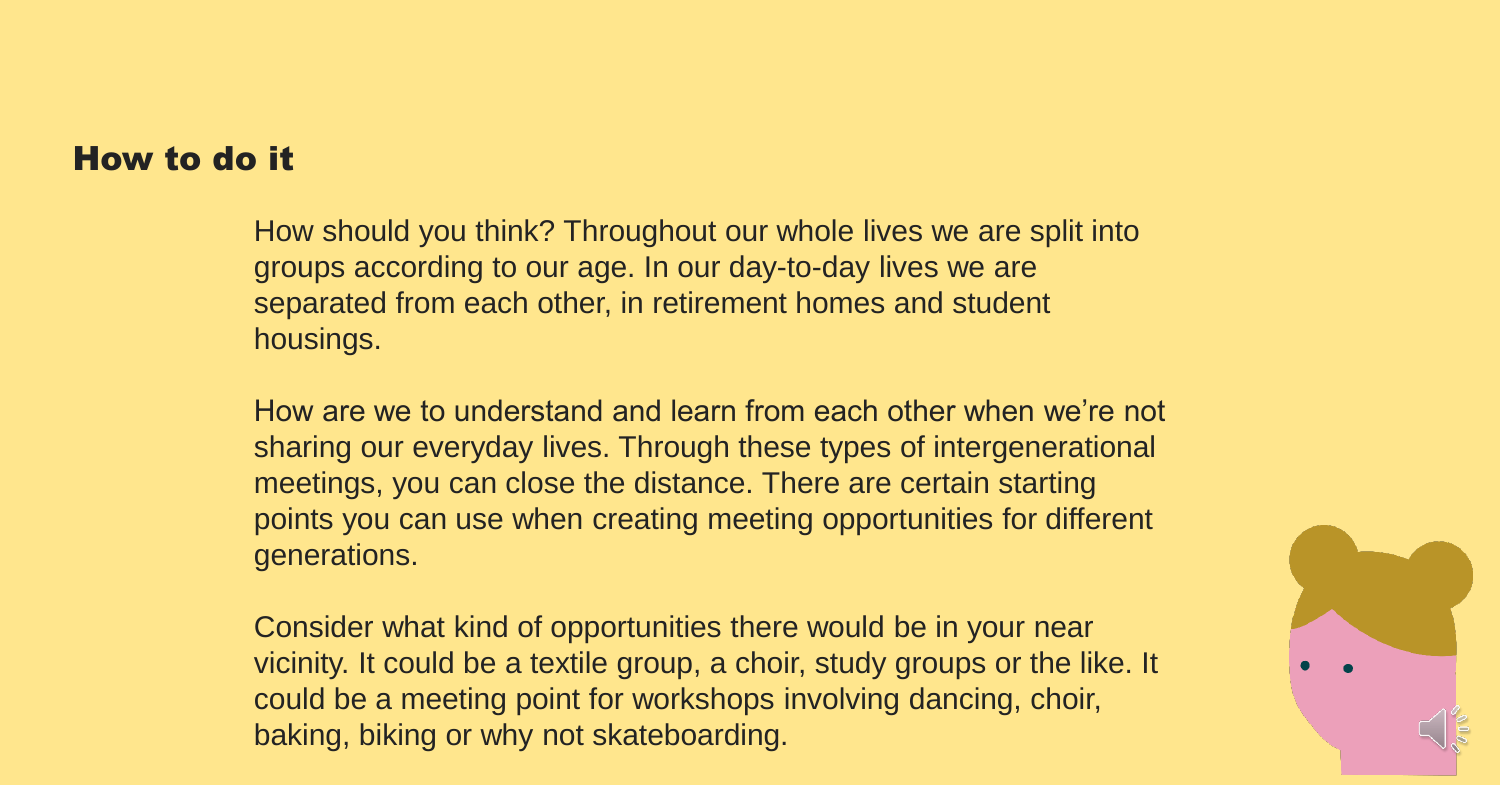Continuing...

Let people of all ages paint together, pod together and animate movies together. You can start working from the location when creating these types of meetings. For example, public meeting spots like libraries or schools. Retirement homes and pre-schools are usually built near each other. Let them meet!

When you plan these types of activities it's important to make sure everyone feels included. Remember to be bold enough to try something new! The people involved need to be dedicated and enthusiastic to be able to create intergenerational meetings.

It's important that an organisational coordinator is present to be able to create the circumstances needed for these meetings to come together.

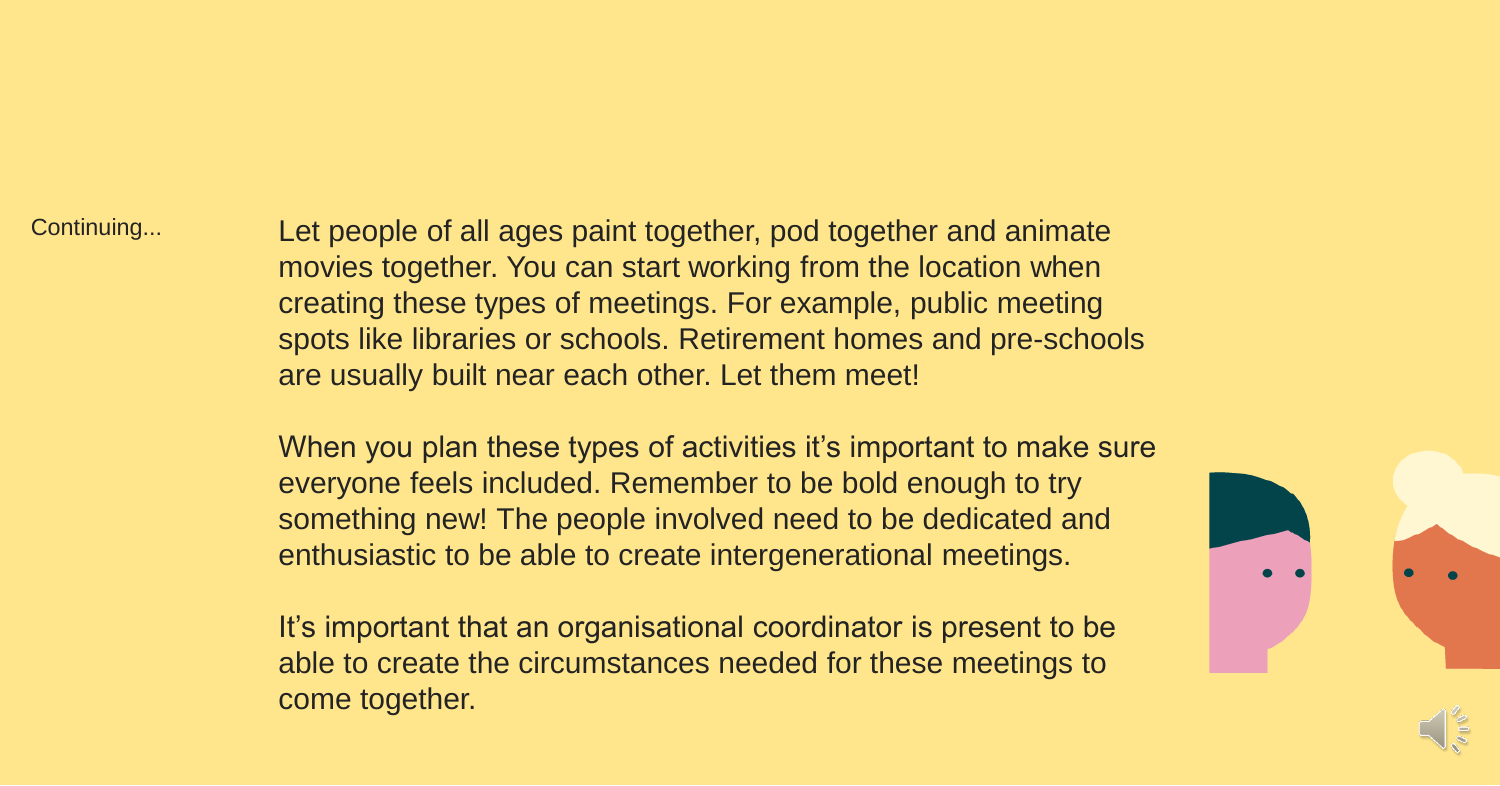